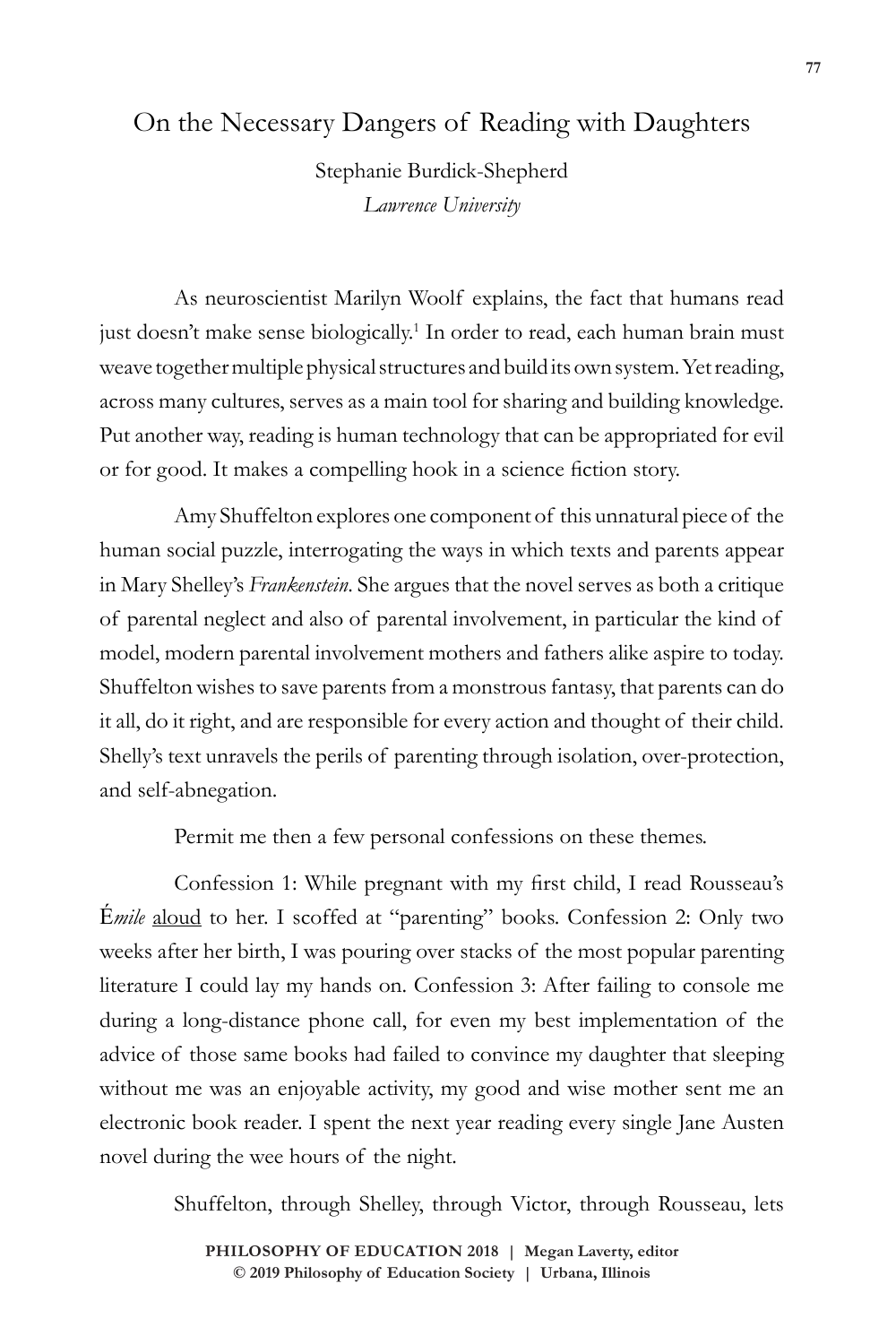us know that our history of text matters. Books read in childhood and youth by Victor and Frankenstein (the creature) and by Rousseau become figures, in this case, monsters made of text. Reading is not divorced from our selves. The history of what we read reveals shadows and monsters. The history of text thus is as much a part of Shuffelton's argument as it is a potential implication. What happens if we take account of our own histories of literacy—as parents, as educators, as philosophers?

In her book, *One Child Reading*, Margaret Mackey calls this exercise an auto-bibliography—a history of one's literacy development. When I attempted the exercise for myself, I recognized that I could not truly separate my own history of text from becoming a parent. My reading has changed since becoming a mother. Although part of this was necessary, for it was born from a real lack of time, part of this was also my sense that the philosophical texts that had once served me so well now just irritated me when coupled with a sleepless baby, and the certainty that, unlike Socrates, who birthed ideas that he seemed to understand, I had birthed an utter mystery. And yet when I turned towards 'parenting' books, the more I struggled to know about my baby, the more mysterious she became, and the more miserable I felt.

I turn then to confront the textual history in philosophy of education. How does the history of text work in our profession? How would our society of philosophers be different if, for instance, Simone Weil's *Gravity and Grace* was read as a primary text in the field, rather than a text serving to challenge a tradition?

As Shuffelton indicates, the history of text reveals the dangers of learning to read. In particular, reading seems most dangerous when we learn to read from texts that are about the lives of men, in books men wrote, whose purpose is to help us figure out how to become men. Shuffelton thus asks, well perhaps then reading is not so very dangerous for women, since books are not for women? In the great history of text, we are as Simone De Beauvoir puts it, "the second sex," defined only by the fact that we are "not men."<sup>2</sup>

Shuffelton's point however is to show that Shelly saw the peril of read-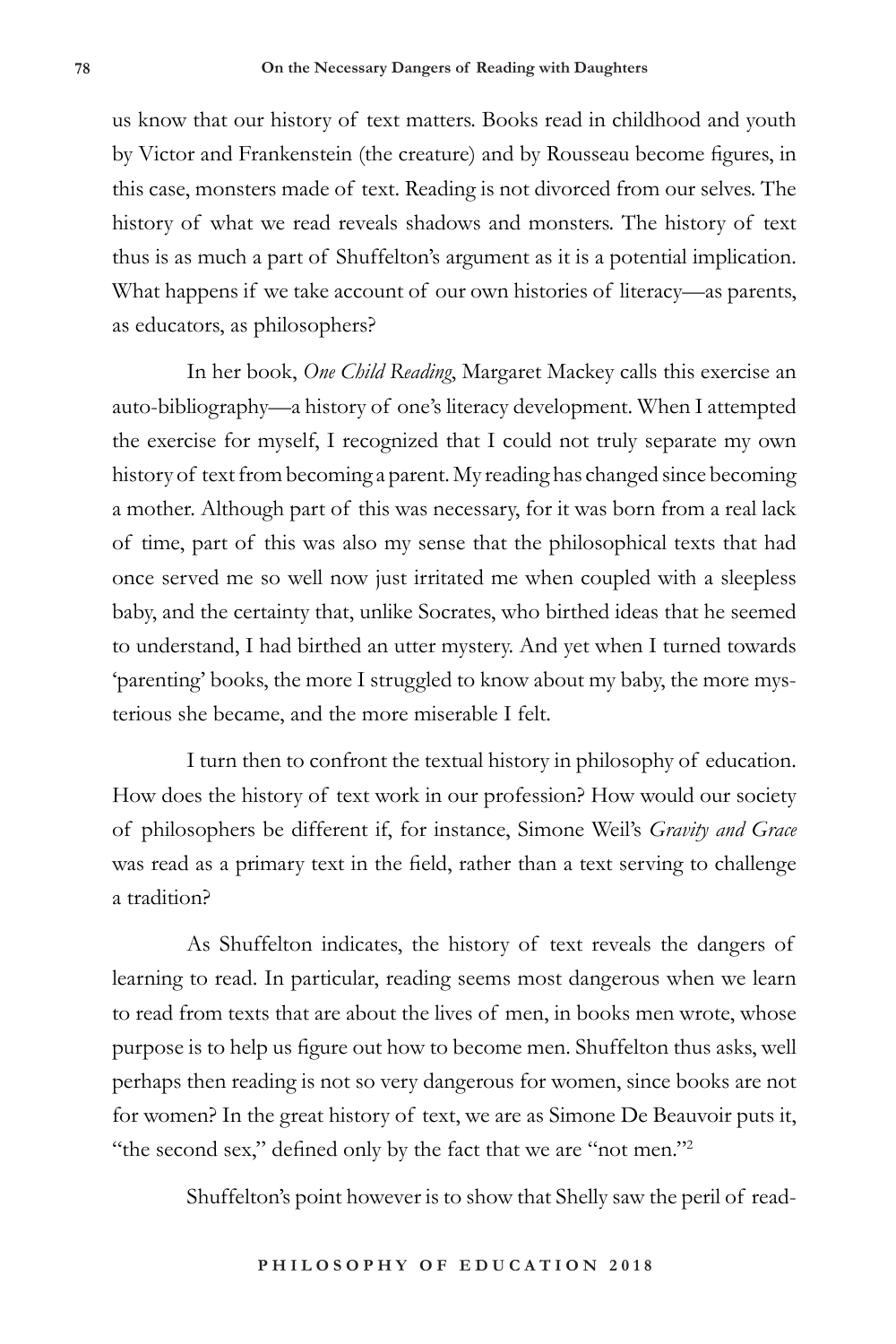ing Rousseau seriously as a woman, making the argument that É*mile* is truly a text written for women about learning to be a good woman, wife, and mother. I think back on my auto-bibliography after the birth of my baby, the strange stacks of books about parenting with love, parenting with logic, parenting with limits. The hours I spent online reading blogs about keeping it together, making my own baby food, setting sleep schedules, etc. etc. etc. And all of it geared toward making me always feel that there were never enough things I could do to make this baby happy and good.

Reading is dangerous, but what is most dangerous is thinking that one can read to understand the job of parenting. It is absurd, Shuffelton argues, "to hold parents responsible for every dimension of a child's experience." You are not in Victor's lab, cultivating a tomato plant in a greenhouse, you are raising a human—a being who is to be both known and unknown at the same time, always. Parents are limited and we should be limited; we are not gods. This is where Shuffelton's argument becomes the most exciting for me because in breaking down the texts of parenting literature, so much indebted to the history of text and science of the Enlightenment and its reasonable, pure souls, she is able to enter into and build on conversation on the philosophy of parenting which, as Stephanie Mackler writes, "better recognizes the humanity of parents and children."3

I take Shuffelton's point, but I also want her to unequivocally state that reading Rousseau is so much more dangerous for women—for mothers. This is not because I want to be a victim but only because I wish to take her point seriously. Although fathers now share the burden, paying attention to the gender divide which appears in *Emile* seems an important aspect to consider as we break down the ideals of parenting.

Rousseau's É*mile* is clearly gender fantastical; its separation between the differences of the two genders and their role in society is not just laughable—it is monstrous. Rousseau's portrayal of the masculine fantasy of the feminine ideal is clearly present in modern times. I parent and teach in a world where a known sexual predator is the sitting United States President, whose only approach to the presence of violence in our schools is the inappropriate impulse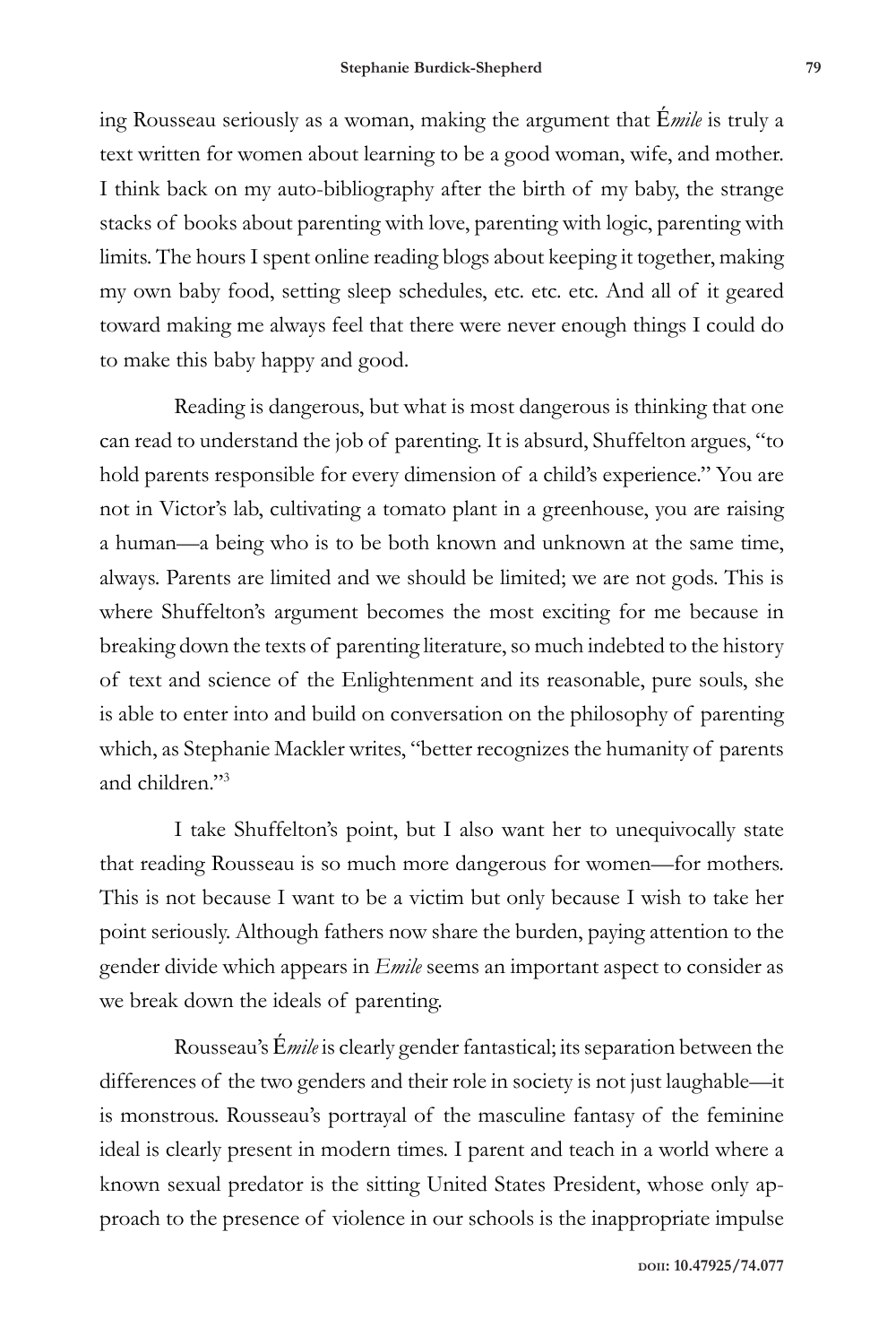to arm educators. These are the monsters that appear not just *in* texts but also *out* of texts, the monsters of thinking that are in Shuffelton's words, "patriarchal, punitive, and silencing." Is there a way in which reading can help our daughters face these monsters when they rise out of texts into their worlds? For it seems to be the case that reading (Rousseau in particular) cannot prepare one well for parenting or for challenging overblown toxic masculinity.4

I wonder if Shuffelton's key point, that one cannot read in order to parent, should be moved to the very beginning of her essay. Making this point stronger can support her and us all in writing and paying attention to the practices and arts of parenting, building rich conceptual descriptions of being, becoming, and learning to parent.

I believe one such practice that might be articulated is that of reading children's books aloud with children. This seems to be a very different practice than reading on one's own, for information. Children's book author Mem Fox writes of this experience:

> As we share … the hopes and fears and big issues of life that we encounter together in the pages of a book, we connect through minds and hearts with our children and bond closely in a secret society associated with the books we have shared.<sup>5</sup>

If I can place one more confession in front of you today: after each pregnancy and birth, I have been tossed into the dark waves of post-partum depression and anxiety. Holding on in this space has been an overwhelming feat. For as a professional philosopher and woman to write of this experience would be to acknowledge stuff that good women should not write. In her essay "The Professions of Women," Virginia Woolf explains this, telling Shelley and me why writing is so difficult: "Banishing the Angel in the House, the model of purity and domestic bliss was relatively easy, it is the other task, telling the truth as a woman, that is more difficult …"6

Reading between the lines of my confessions is also the truth that to write and read as a woman, perhaps to do philosophy as a woman, is to express and understand the truths that are unwelcome, unholy, and monstrous. I do not